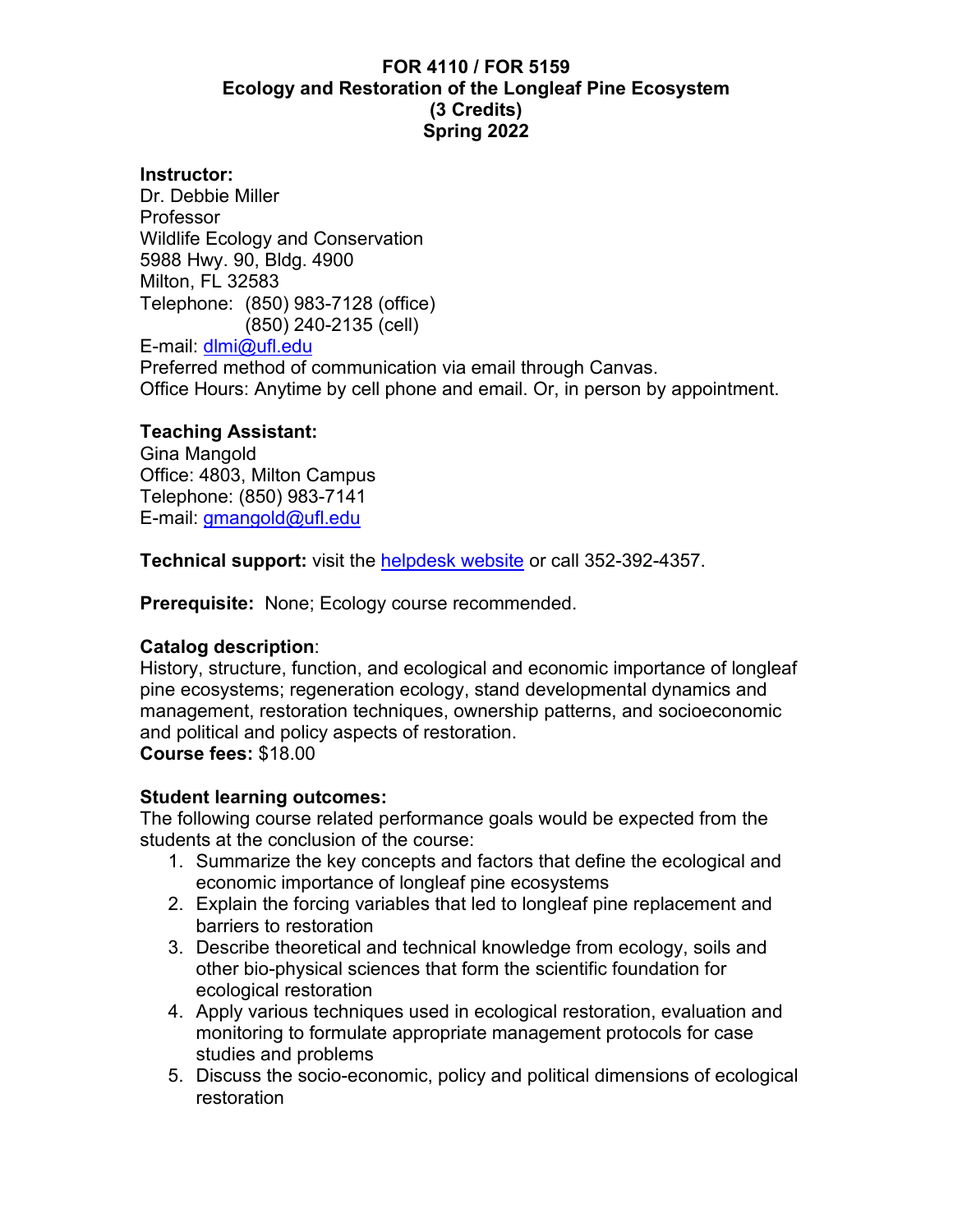## **Recommended Textbook:**

Jose, S., Jokela, E.J. and Miller, D.L. 2006. The Longleaf Pine Ecosystem: Ecology, Silviculture and Restoration. Springer Science, New York.

## **Course Grading System (specific items are described in detail on next page):**

| Lecture summary <sup>1</sup> and student quiz questions           |   | 8 @ 10 points      | 80  |  |
|-------------------------------------------------------------------|---|--------------------|-----|--|
| Weekly quiz questions                                             |   | 10 $@$ 2 points    | 20  |  |
| <b>Discussion threads</b>                                         | 3 | $\omega$ 10 points | 30  |  |
| Interview a restoration professional                              |   | $@$ 25 points      | 25  |  |
| (Ecologist, Forester, Wildlife biologist; FOR 5159 students only) |   |                    |     |  |
| Abstracts of scientific articles                                  |   | $@$ 10 points      | 20  |  |
| Term paper <sup>2</sup> or Narrated PowerPoint                    |   | $@$ 75 points      | 75  |  |
| Tests $3$                                                         | 2 | $@$ 50 points      | 100 |  |

<sup>1</sup> Late work will be penalized 5% per day

# <sup>2</sup> **Term paper required for FOR5159**

<sup>3</sup> Make-up tests will be given only if the student has been excused prior to the original scheduled date of the test and should be taken within seven days of the original test date.

Letter grades will be assigned as follows:

| <b>Letter Grade</b> | <b>Numeric Value</b> |  |
|---------------------|----------------------|--|
| A                   | 93-100               |  |
| A-                  | 90-92                |  |
| B+                  | 86-89                |  |
| в                   | 83-85                |  |
| B-                  | 80-82                |  |
| $\mathrm{C}^*$      | 76-79                |  |
| C                   | 73-75                |  |
| C-                  | 70-72                |  |
| D+                  | 66-69                |  |
| D                   | 63-65                |  |
| D                   | 60-62                |  |
| Е                   | <60                  |  |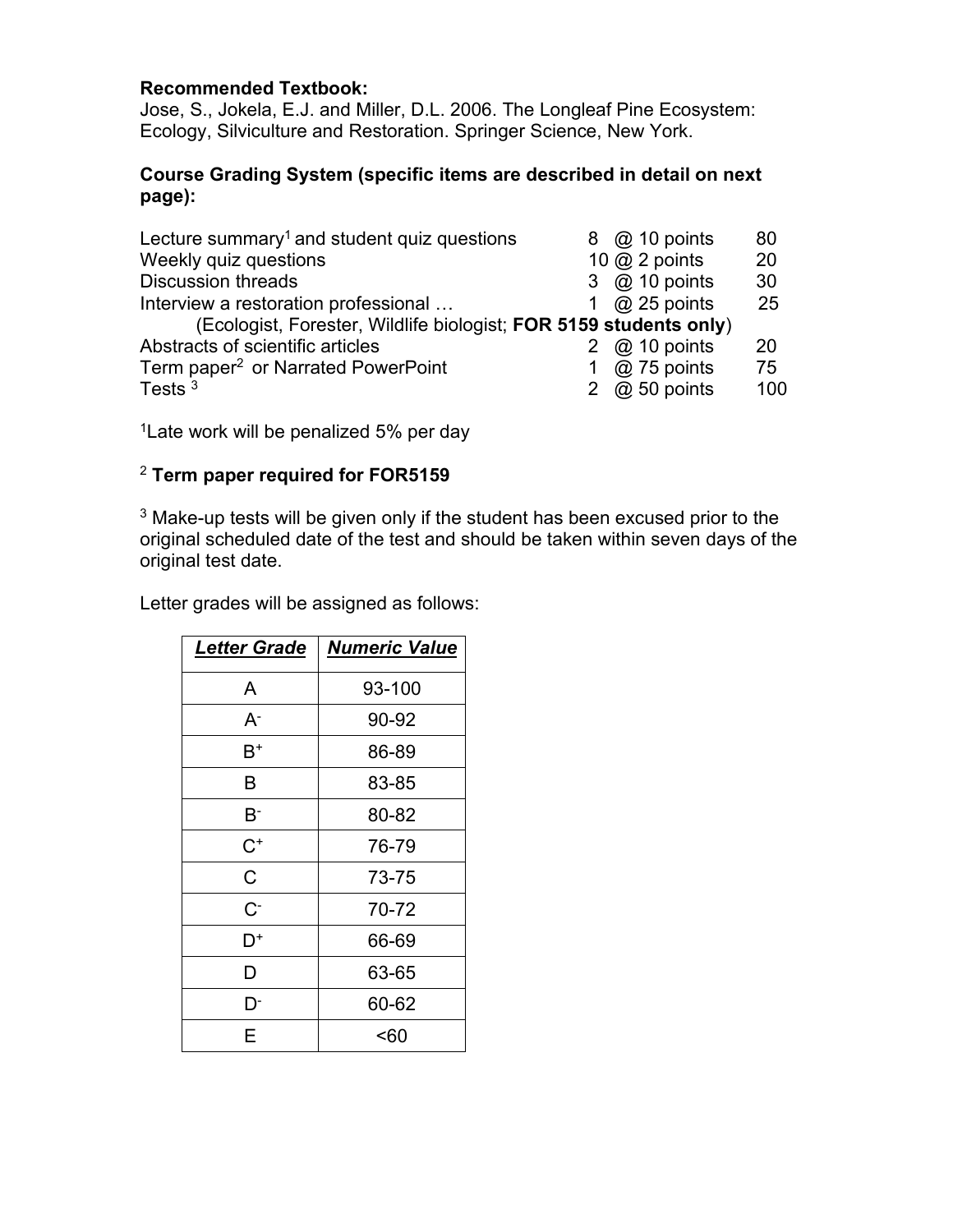#### **Grades and Grade Points:**

For information on current UF policies for assigning grade points, see <https://catalog.ufl.edu/ugrad/current/regulations/info/grades.aspx>

## **Make-up exam policy:**

Requirements for class attendance and make-up exams, assignments, and other work in this course are consistent with University policies which can be found at: <https://catalog.ufl.edu/ugrad/current/regulations/info/attendance.aspx>

## **Lecture Summary:**

Please prepare a one page summary of the selected lectures. It should be single spaced with one-inch margins on all sides and no larger than a 12 point font. The summary should include **(1)** objective of the lecture **(2)** major discussion points **(3)** overall message **(4)** your thoughts on the topic **(5)** any suggestions for improvement of the lecture format or content.

## **Student Quiz questions:**

Each week please prepare 2 questions to be evaluated for use as test questions.

## **Weekly Quiz questions**:

To help you prepare for test, you will have two quiz questions each week that will be graded. These quizzes are designed to help you understand the style of questions and type of information that will be included on tests. THESE QUESTIONS WILL NOT BE THE ONLY QUESTIONS ON TESTS.

#### **Discussion thread:**

When a discussion is scheduled, you will contribute to the discussion by sending a brief (4 to 5 sentences) commentary on the topic. Each commentary should be supported by a reference from a journal article, book or reliable website (i.e. USDA, NRCS etc.) unless it involves personal experience (research/job related). You could be the originator (the first person to send a comment) or you could be the responder (who responds to an original message). I want each one of you to post at least three messages in each scheduled discussion thread. Post early and often. Points will be deducted for post(s) submitted too late in the week for peer response(s).

#### **Interview a restoration professional: - Graduate Students ONLY**

Identify a restoration professional; call him or her and obtain permission for the interview. Come up with a set of questions and send the questions to the individual in advance. On the day of the interview either meet this individual in person or call over the phone. Ask the questions and write down the responses. Make sure to send the draft report to the professional so that he or she is comfortable with your interpretations of the answers. Once you receive the approval from the restoration professional, submit the report on-line. **This component is required only for graduate students (FOR 5159 students).**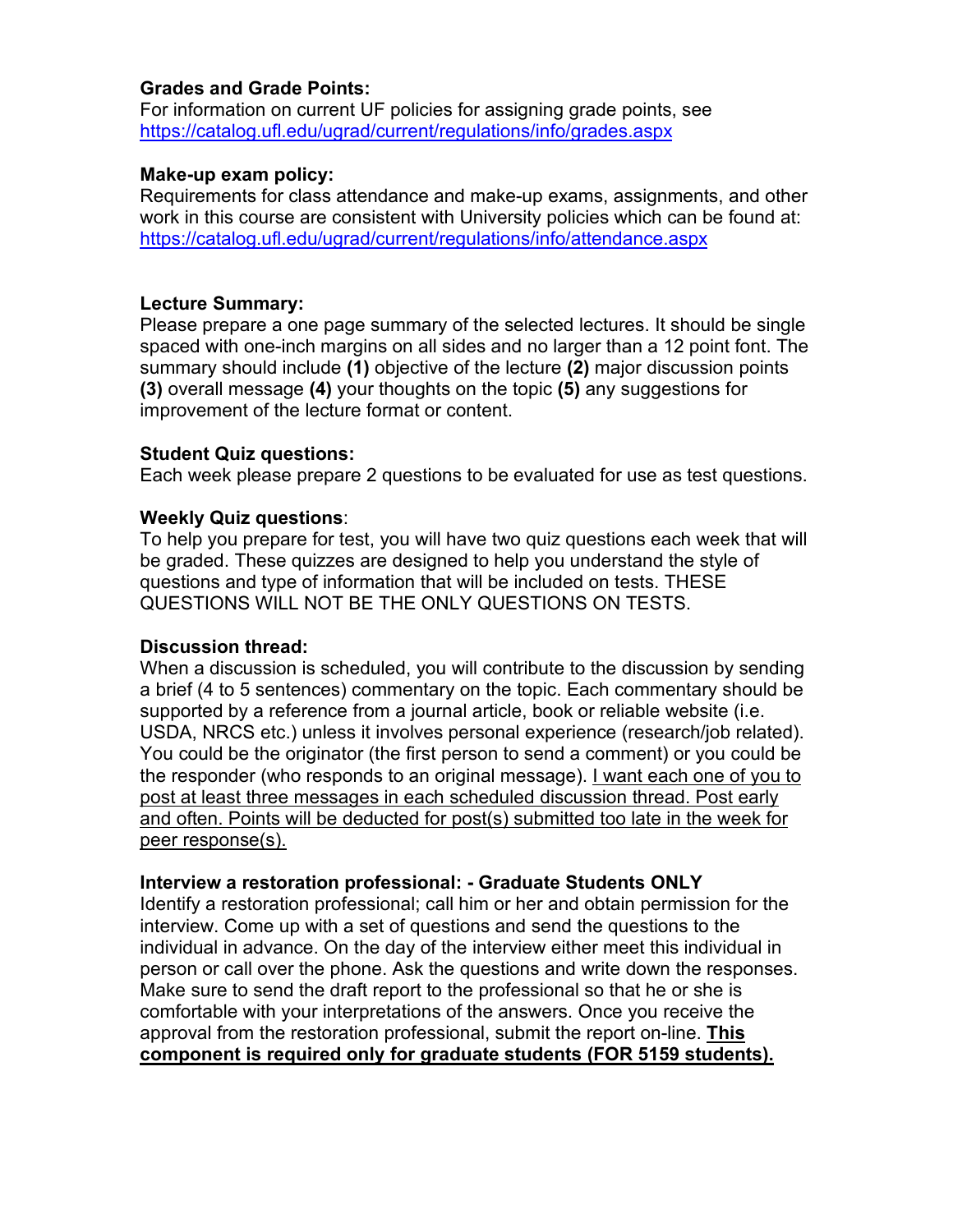## **Abstracts of scientific articles:**

Select a full-length article from a scientific journal (see the list of journals below) that deals with any topic that reinforces or expands upon material covered in this course. Prepare a summary (half to one page long, typed) that

- 1. Gives a complete reference to include the author(s), year, article title, name of journal, volume, and page numbers. Use the format found in the example below (4 points; wrong citation format will not receive any points).
- 2. Describe the topic studied (2 points).
- 3. Give the findings that resulted from the research (2 points).
- 4. Describe what you found most interesting about the article (1 point).
- 5. Describe the relevance of the article to topics covered in this course (1 point).

Example Citation Format:

Jenkins, M.A., Jose, S., and White, P.S. 2007. Impacts of an exotic fungal disease forest community composition and structure and the resulting effects on foliar calcium cycling. *Ecological Applications* 17:869-881

# **List of journals:**

*Ecology Journal of forestry Ecological Restoration Plant Ecology Journal of Ecology Restoration Ecology Journal of Applied Ecology Oecologia Wetlands*

*Ecological Applications Journal of Wildlife Management Ecological Engineering Forest Ecology and Management*

# **Term Paper or Narrated PowerPoint:**

**Graduate students must choose the term paper option (FOR5159 students).**

In consultation with the instructor, each student will choose a topic for a synthesis article. The synthesis article should follow the format given below or the review article format of any major ecology journal. This is a review of the literature. It should not cover material already provided in lectures accept as introductory material. The topic could be related to longleaf but it can be about restoration of another ecosystem. This should not be a rehash of what we have already covered but a deeper insight into a topic of interest.

- 1. Introduction (including a rationale and need for the synthesis)
- 2. Objectives of your paper
- 3. Synthesis of the topic (this may contain various sub-sections)
- 4. Discussion
- 5. Conclusion
- 6. Literature Cited
- 7. Relevant Tables
- 8. Relevant Figures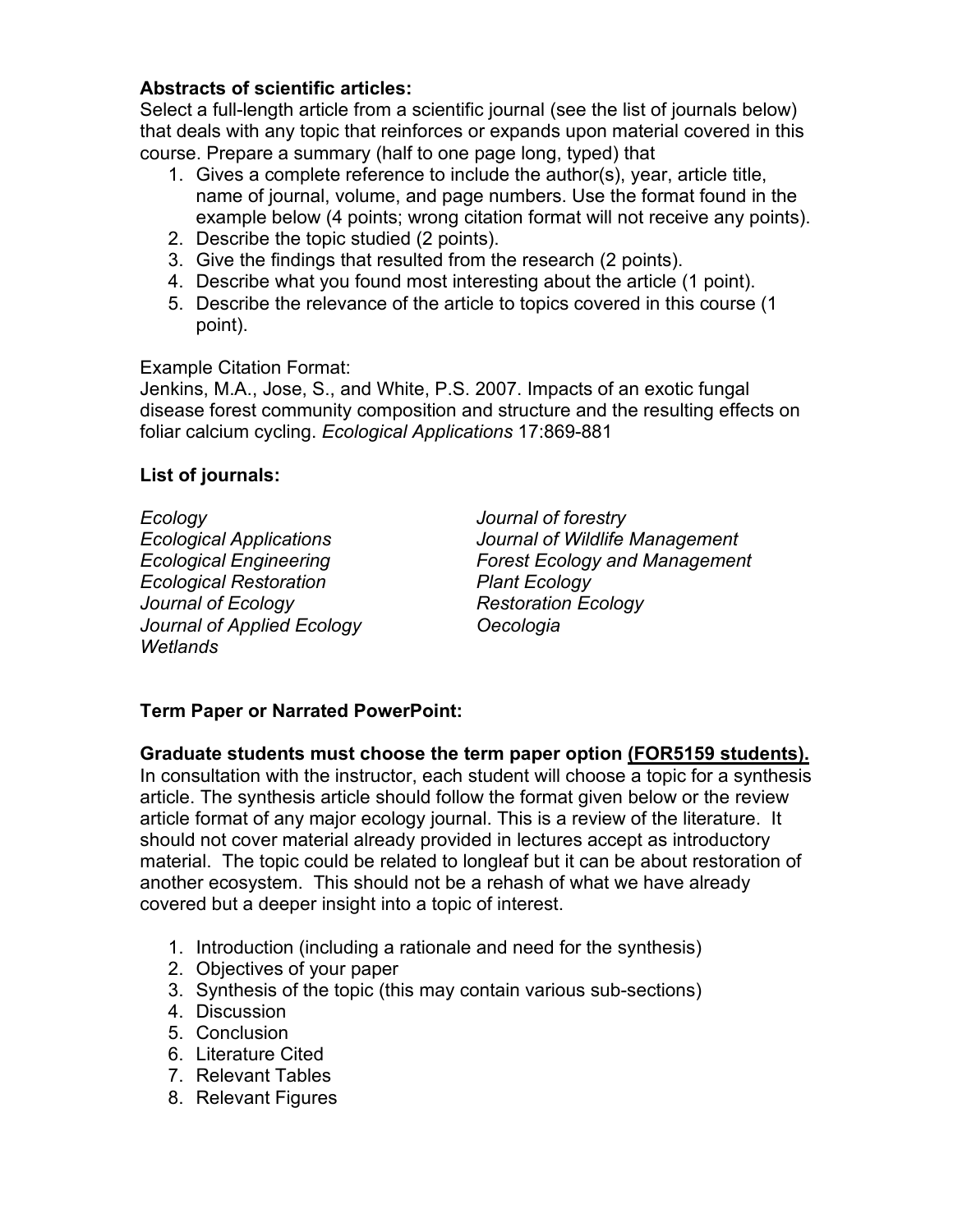## **Term Paper or Narrated PowerPoint continued:**

SUGGESTED LENGTH = 10-page text (items 1 through 5) + Literature Cited + Tables and Figures. See further details below:

Double spaced (a font size of 10 or 12) with 1" margins on all sides.

A minimum of 10 relevant *journal articles* should be used in preparing your **term paper**.

#### **OR**

In consultation with the instructor, each student will choose a topic and prepare a 20 slide, 20 minute narrated PowerPoint. This PowerPoint will be posted in CANVAS for the next class to use and should not cover material already provided in lectures.

A minimum of 5 relevant *journal articles and 5 other relevant* references should be used in preparing your PowerPoint

A Literature Cited section must be provided to document the references used in preparation of the PowerPoint

#### **Tests:**

Tests will be online. You will have multiple choice, true/false, short answer questions and long answer questions. Tests must be taken within the allotted time, which is short. You cannot use notes or other materials and if you try, you will find you are not able to complete the test in the allotted time. Further instructions will be given in the beginning of each test.

# **Online Course Evaluation Process:**

Student assessment of instruction is an important part of efforts to improve teaching and learning. At the end of the semester, students are expected to provide feedback on the quality of instruction in this course using a standard set of university and college criteria. Students are expected to provide professional and respectful feedback on the quality of instruction in this course by completing course evaluations online via GatorEvals. Guidance on how to give feedback in a professional and respectful manner is available at: [https://gatorevals.aa.ufl.edu/students/](https://gatorevals.aa.ufl.edu/students). Students will be notified when the evaluation period opens and can complete evaluations through the email they

receive from GatorEvals, in their Canvas course menu under GatorEvals, or via [https://ufl.bluera.com/ufl/](https://ufl.bluera.com/ufl). Summaries of course evaluation results are available to students at: [https://gatorevals.aa.ufl.edu/public-results/](https://gatorevals.aa.ufl.edu/public-results).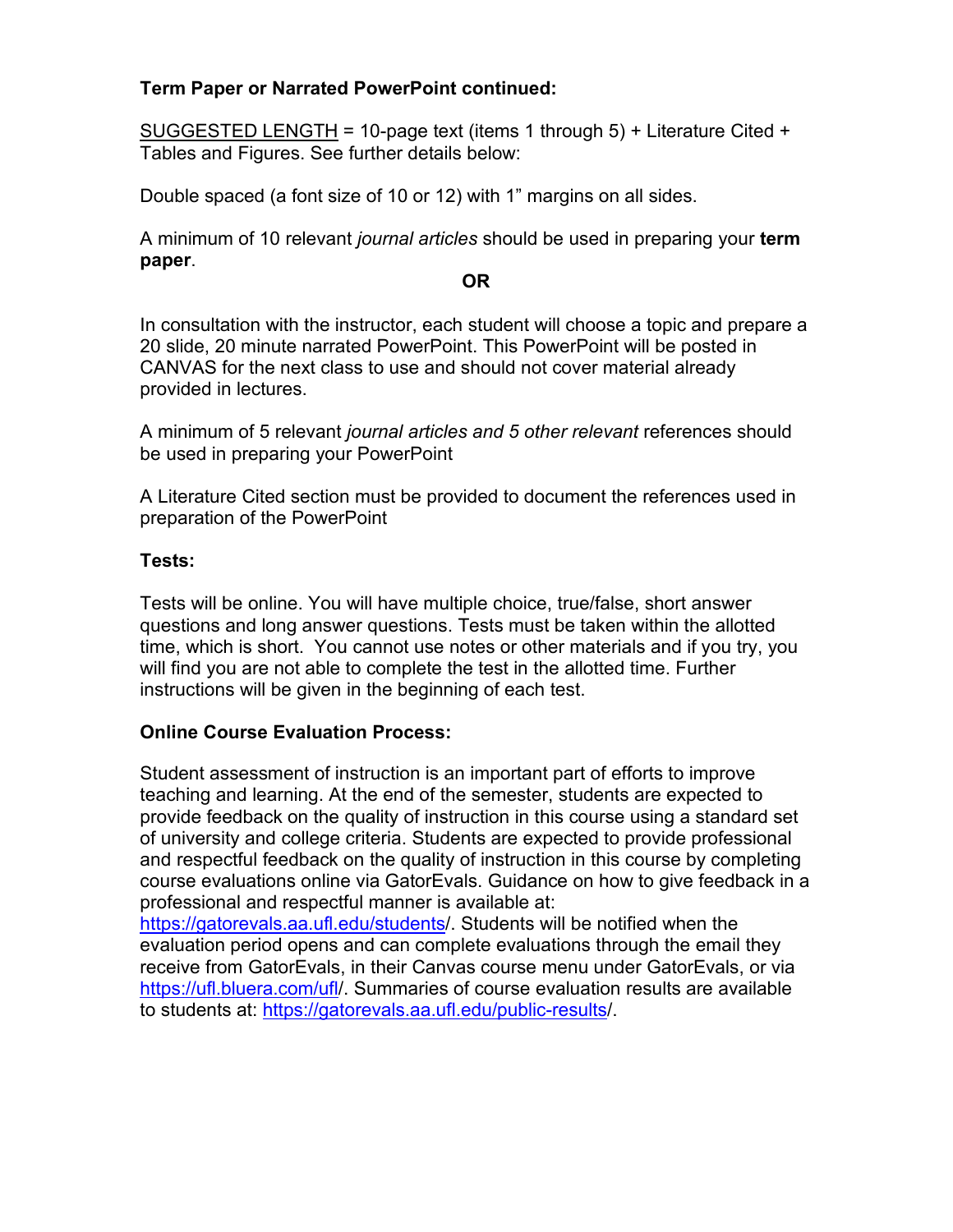# **Academic Honesty:**

As a student at the University of Florida, you have committed yourself to uphold the Honor Code, which includes the following pledge: "We, the members of the University of Florida community, pledge to hold ourselves and our peers to the highest standards of honesty and integrity." You are expected to exhibit behavior consistent with this commitment to the UF academic community, and on all work submitted for credit at the University of Florida, the following pledge is either required or implied: "On my honor, I have neither given nor received unauthorized aid in doing this assignment." It is assumed that you will complete all work independently in each course unless the instructor provides explicit permission for you to collaborate on course tasks (e.g., assignments, papers, quizzes, exams). Furthermore, as part of your obligation to uphold the Honor Code, you should report any condition that facilitates academic misconduct to appropriate personnel. It is your individual responsibility to know and comply with all university policies and procedures regarding academic integrity and the Student Honor Code. Violations of the Honor Code at the University of Florida will not be tolerated. Violations will be reported to the Dean of Students Office for consideration of disciplinary action. For more information regarding the Student Honor Code, please see: [http://www.dso.ufl.edu/sccr/process/student-conduct](http://www.dso.ufl.edu/sccr/process/student-conduct-honor-code)[honor-code.](http://www.dso.ufl.edu/sccr/process/student-conduct-honor-code)

# **Software Use**:

All faculty, staff and students of the university are required and expected to obey the laws and legal agreements governing software use. Failure to do so can lead to monetary damages and/or criminal penalties for the individual violator. Because such violations are also against university policies and rules, disciplinary action will be taken as appropriate.

# **Services for Students with Disabilities**

The Disability Resource Center coordinates the needed accommodations of students with disabilities. This includes registering disabilities, recommending academic accommodations within the classroom, accessing special adaptive computer equipment, providing interpretation services, and mediating facultystudent disability related issues. Students requesting classroom accommodation must first register with the Dean of Students Office. The Dean of Students Office will provide documentation to the student who must then provide this documentation to the Instructor when requesting accommodation.

0001 Reid Hall, 352-392-8565, [https://disability.ufl.edu](https://disability.ufl.edu/)

# **Campus Helping Resources**

Students experiencing crises or personal problems that interfere with their general wellbeing are encouraged to utilize the university's counseling resources. The Counseling & Wellness Center provides confidential counseling services at no cost for currently enrolled students. Resources are available on campus for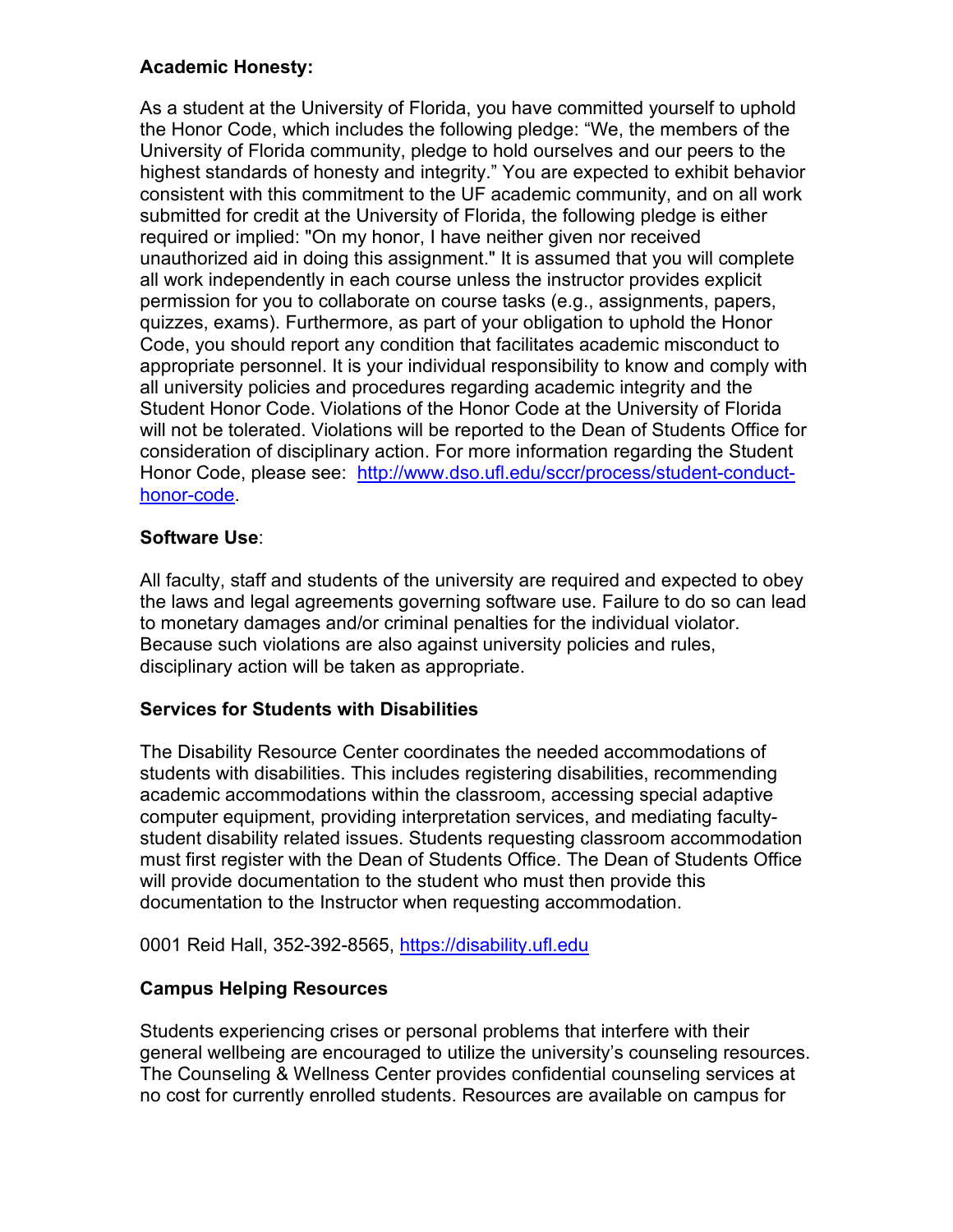students having personal problems or lacking clear career or academic goals, which interfere with their academic performance. If you are at the Milton campus, call the University Counseling & Wellness Center if you need help after 5:00 EST.

• *University Counseling & Wellness Center*, 3190 Radio Road, 352-392-1575, [www.counseling.ufl.edu/](http://www.counseling.ufl.edu/)

Counseling Services Groups and Workshops Outreach and Consultation Self-Help Library Wellness Coaching

• U Matter We Care, [www.umatter.ufl.edu/](http://www.umatter.ufl.edu/)

• Career Connections Center, First Floor JWRU, 392-1601, [https://career.ufl.edu/.](https://career.ufl.edu/)

Student Complaints:

• Residential Course: [https://sccr.dso.ufl.edu/policies/student-honor-code](https://sccr.dso.ufl.edu/policies/student-honor-code-studentconduct-code/)[studentconduct-code/.](https://sccr.dso.ufl.edu/policies/student-honor-code-studentconduct-code/)

• Online Course:<http://www.distance.ufl.edu/student-complaint-process>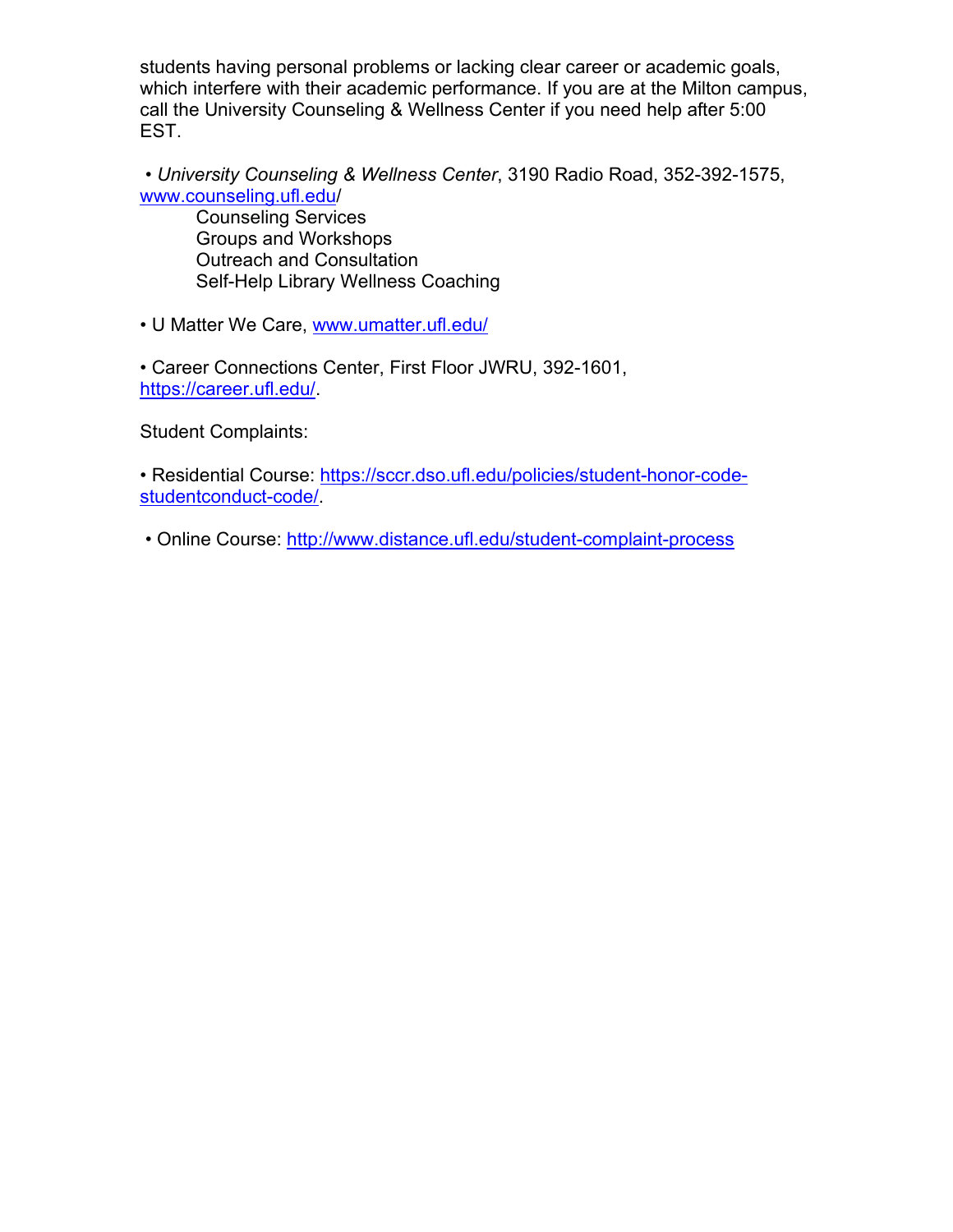# **Spring 2021 Course Schedule**

| <b>Week</b>    | Lecture(s)                                                      | Speaker(s)              | <b>Readings</b>                                                 | Due by Monday of<br>the following<br>week             |
|----------------|-----------------------------------------------------------------|-------------------------|-----------------------------------------------------------------|-------------------------------------------------------|
| $\mathbf{1}$   | Course Introduction                                             | Debbie Miller           | LL Ch. 1, 2                                                     | <b>Class Introductions</b>                            |
|                | Longleaf Introduction                                           |                         |                                                                 |                                                       |
| $\overline{2}$ | <b>Principles of Restoration</b><br>Ecology Part 1 and 2        | Megan<br><b>Brown</b>   | Article: Primer                                                 | <b>Lecture Summary</b><br>#1 with Questions<br>Quiz 1 |
| 3              | Introduction to Soils Part 1, 2,<br>and 3                       | Ashlynn<br>Smith        | Brady & Weil, Ch. 3,<br>pp86-87                                 | Abstract #1<br>No summary<br>Quiz 2                   |
| $\overline{4}$ | Unifying Characteristics &<br>Variations<br>Longleaf Landscapes | Debbie Miller           | LL Ch. 3<br>Article: Mugnani et al.                             | <b>Lecture Summary</b><br>#2 with Questions<br>Quiz 3 |
|                | Landscape & Communities Part<br>1 and $2$                       |                         |                                                                 |                                                       |
| 5              | <b>Regeneration Ecology Part 1</b><br>and 2                     | Kimberly<br><b>Bohn</b> | LL Ch. 4, 5, 7<br>Article: Silviculture that<br><b>Sustains</b> | <b>Lecture Summary</b><br>#3 with Questions<br>Quiz 4 |
| 6              | <b>Heirs Lecture</b>                                            | <b>Kevin Hiers</b>      | LL Ch. 9                                                        | <b>Lecture Summary</b><br>#4 with Questions           |
|                | Scott Sager Lectures Part 1, 2,<br>and 3                        | Scott Sager             | Article: Varner et al.                                          | Quiz 5                                                |
| $\overline{7}$ | Growth and Yield Modeling                                       | Kimberly<br><b>Bohn</b> | LL Ch. 8<br><b>Article: Longleaf Density</b>                    | Abstract #2<br>No summary                             |
|                |                                                                 |                         | Guideline                                                       | Quiz 6                                                |
| 8              | <b>Midterm</b>                                                  |                         |                                                                 | Feb 24-28                                             |
| 9              | Restoring the Understory,<br>Parts 1 and 2                      | Johanna<br>Freeman      | LL Ch. 10                                                       | <b>Lecture Summary</b><br>#5 with Questions           |
|                |                                                                 |                         | Article: Carol Denhof                                           | Quiz 7                                                |
|                |                                                                 |                         | Additional readings in<br>Canvas                                |                                                       |
|                | <b>Spring Break</b>                                             |                         |                                                                 | <b>March 5-12</b>                                     |
| 10             | Vertebrate Fauna Part 1 & 2                                     | Debbie Miller           | LL Ch. 6, 11                                                    | Discussion #1                                         |
|                | RCW Ecology, Status, and<br>Management                          | Kristina<br>Witter      | Additional readings in<br>Canvas                                | <b>Lecture Summary</b><br>#6 with Questions           |
|                | <b>Updated Status of RCWs</b>                                   | Debbie Miller           |                                                                 | Quiz 8                                                |
|                | <b>Gopher Tortoise Biology</b>                                  | & Others                |                                                                 |                                                       |
|                | <b>Reticulated Flatwoods</b><br>Salamander                      |                         |                                                                 |                                                       |